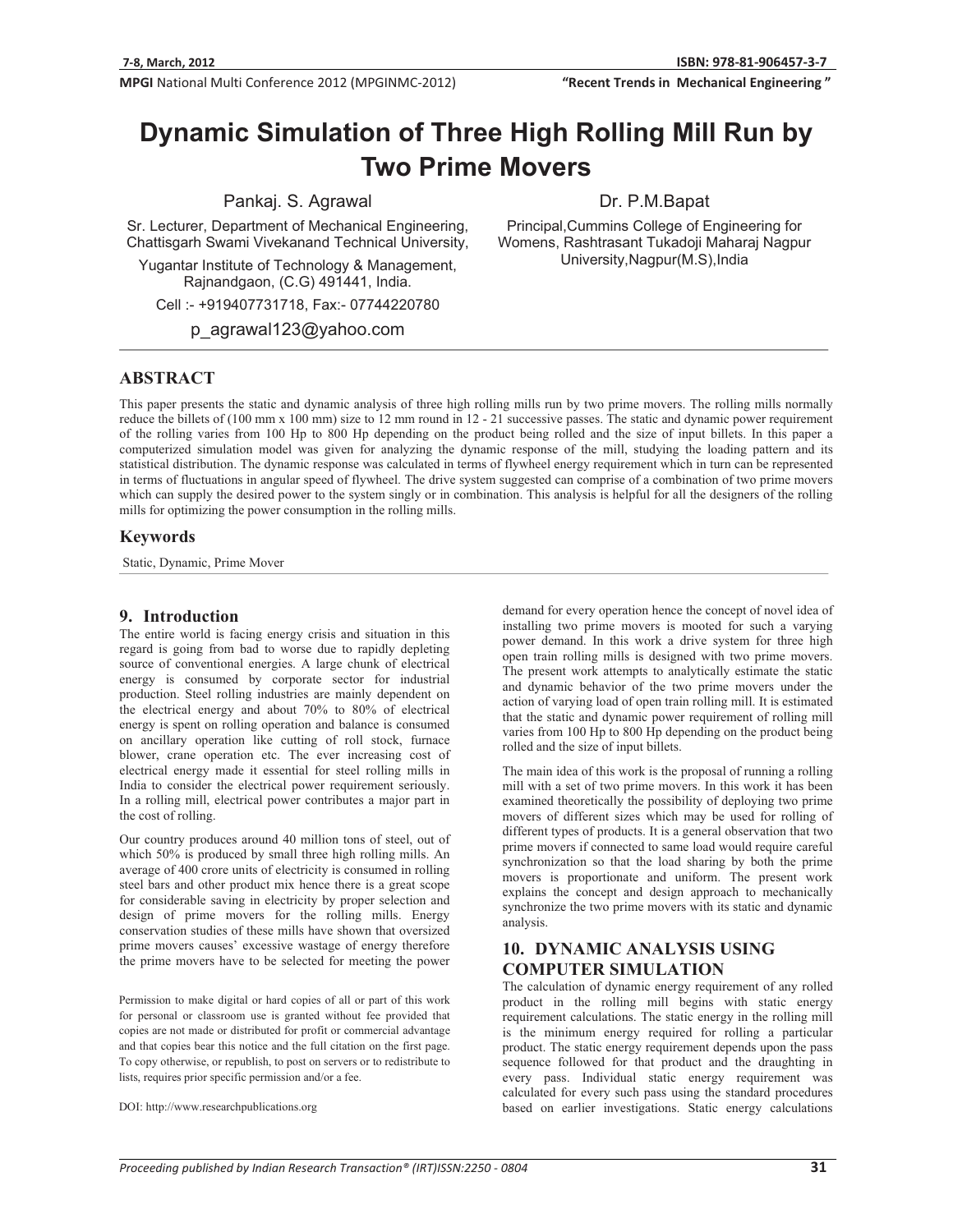## MPGI National Multi Conference 2012 (MPGINMC-2012)

were done for every pass considering the rolling of that pass only. A Fortran software was developed to carry out all the calculations. The static energy requirement for 16 mm round are presented in Table1.The table indicates the energy required per pass for converting a billet of 90 mm X 90 mm to 16 mm round in seventeen passes. This static analysis forms the basis for dynamic analysis. The dynamic analysis was carried out using Monte-Carlo simulation approach. The Monte Carlo simulation simulates the entire loading cycles for the overall working of the machine for a finite duration. The inter arrival timings of loading were first calculated for each ingot. As their individual energy consumption was already known from the static analysis. The computer software was developed to evaluate the energy requirement of such process for each second over the entire span for which the simulation was done.

|  |  |  |  | Table.1 Static power consumption for 16 mm round bar |
|--|--|--|--|------------------------------------------------------|
|--|--|--|--|------------------------------------------------------|

|                     | Power    |                |  |  |
|---------------------|----------|----------------|--|--|
| <b>Energy drawn</b> | required | Time taken per |  |  |
| per pass(Hp sec)    | per      | pass(Sec)      |  |  |
|                     | pass(Hp) |                |  |  |
|                     |          |                |  |  |
| 105.3294            | 321.8671 | 0.327245       |  |  |
|                     |          |                |  |  |
| 137.1566            | 357.0325 | 0.3841572      |  |  |
| 67.59201            | 151.6017 | 0.4458525      |  |  |
| 195.729             | 394.4305 | 0.4962319      |  |  |
| 243.9324            | 379.0268 | 0.6435755      |  |  |
| 222.9682            | 240.3893 | 0.9275297      |  |  |
| 364.8849            | 330.8793 | 1.102774       |  |  |
| 260.736             | 154.5012 | 1.687598       |  |  |
| 215.1163            | 92.96879 | 2.313855       |  |  |
| 212.508             | 98.63997 | 2.154381       |  |  |
| 302.8185            | 122.6924 | 2.468112       |  |  |
| 245.2994            | 75.18289 | 3.262702       |  |  |
| 269.7202            | 71.03329 | 3.797096       |  |  |
| 255.5057            | 51.76136 | 4.936225       |  |  |
| 225.3343            | 43.13842 | 5.223518       |  |  |
| 278.2262            | 45.06449 | 6.173955       |  |  |
| 87.94819            | 12.03307 | 7.308874       |  |  |

The software can also give second wise flywheel energy demand of the mill over the selected time span. The occurrence of peak energy demand from the results of

## "Recent Trends in Mechanical Engineering"

dynamic analysis of the rolling operation and its intensity can be used for the optimum selection of the drive combination of induction motor and a flywheel for the rolling mill.

## **10.1 Dynamic Simulation Results**

The summary of the dynamic simulation result for 16mm round is shown in the table 2 with different motor rating.

| Table.2 Flywheel energy demand for 16 mm round |  |  |  |  |
|------------------------------------------------|--|--|--|--|
|------------------------------------------------|--|--|--|--|

| Motor       | No. Of Seconds. In Hour When Flywheel |                                               |    |    |    |    |    |   |  |
|-------------|---------------------------------------|-----------------------------------------------|----|----|----|----|----|---|--|
| Нp          |                                       | Demand Exceeds Following Hp-Sec Value         |    |    |    |    |    |   |  |
|             | 150                                   | 300<br>350<br>250<br>400<br>500<br>200<br>600 |    |    |    |    |    |   |  |
| 200         | 217                                   | 151                                           | 97 | 60 | 42 | 31 | 17 | 9 |  |
| 250         | 98                                    | 60                                            | 35 | 20 | 16 | 10 | 8  | 2 |  |
| 300         | 37                                    | 20                                            | 11 | 8  | 4  | 4  |    | n |  |
| $200 + 100$ | 37                                    | 20                                            | 11 | 8  | 4  | 4  |    | n |  |

The above table indicates the dynamic response of the mill calculated by the software developed for a span of 3600 seconds i.e one hour. Entry in row1 coloumn1 indicates that while rolling 16 mm round starting from 90mm x 90mm billet using 200 Hp motor, the flywheel energy demand exceeds the value of 150 Hp sec 217 times in a span of one hour. Similarly row1 column 8 shows the entry value 9 which indicates that flywheel energy demand exceed 600 Hp sec 9 times in an hour. Likewise if the same product is to be rolled by a 300 Hp motor it never exceeds 600 Hp sec in an hour. When the same product is rolled by a combination of two prime movers it is found that the energy demand is almost same. This shows that the dynamic simulation results for one prime mover and two prime movers are practically same as reflected on the flywheel. It is the load sharing which differs in case of two prime movers connected to the rolling mill and for all practical purpose the simulation process and the analysis process remains same.

**Table . 3. Load shared as a percentage of full load rating before design modification** 

| Motor<br>Rpm | 750 | 747.5 | 745 | 742.5 | 740 | 737.5 | 735 | 732.5 | 730 |
|--------------|-----|-------|-----|-------|-----|-------|-----|-------|-----|
| 300          | 0   | 22    | 45  | 68    | 90  | 100   | 100 | 99    | 98  |
| HP           |     |       |     |       |     |       |     |       |     |
| 150          | 0   | 20    | 40  | 60    | 80  | 99.2  | 100 | 100   | 99  |
| $_{\rm HP}$  |     |       |     |       |     |       |     |       |     |

**Table. 4. Load shared as a percentage of full load rating after** 

| Motor  <br>Rpm | 750      | 747.5 | 745 | 742.5 | 740 | 737.5 | 735 | 732.5 | 730 |
|----------------|----------|-------|-----|-------|-----|-------|-----|-------|-----|
| 300<br>Hp      | $\theta$ | 22    | 45  | 68    | 90  | 100   | 100 | 99    | 98  |
| 150<br>Hp      | $\theta$ | 12.5  | 25  | 37.5  | 50  | 62.5  | 75  | 87.5  | 100 |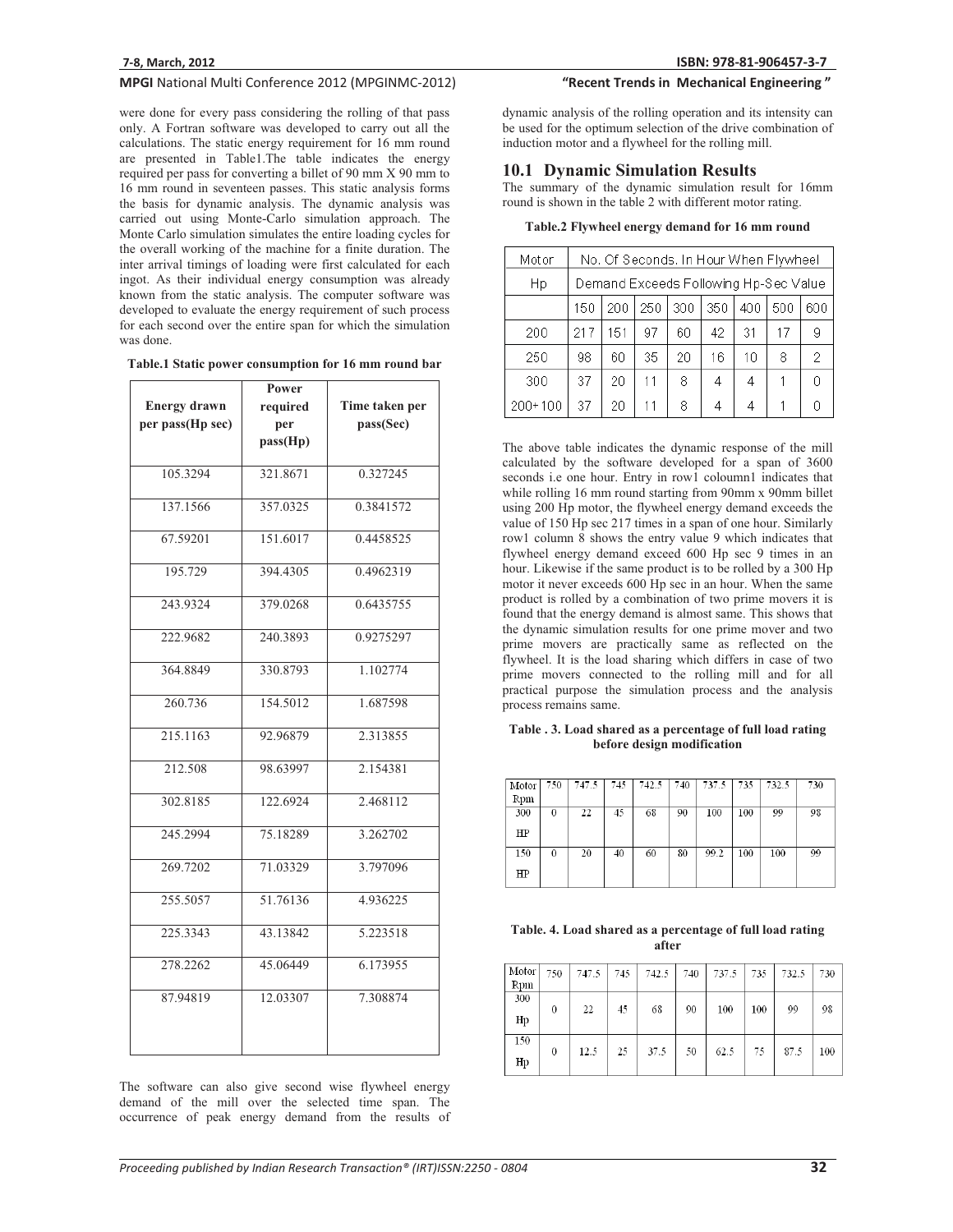## MPGI National Multi Conference 2012 (MPGINMC-2012)

## "Recent Trends in Mechanical Engineering"

## **11. OBSERVATION FROM THE PROCESS OF SYNCHRONIZATION OF TWO MOTOR**

It is observed that for making both the motors to work at full load, a mechanical arrangement where in the transmission ratio of the two electric motors connected to the flywheel is adjusted so as to take care of varying load sharing properties of the two motors to be synchronized. Table  $3 \& 4$  gives the load sharing as a percentage of full load capacity v/s operating speed for both motors before & after suitable design modification respectively. Table 3 indicates that a 300 Hp motor gives maximum power at about 735 rpm while 150 Hp motor gives maximum power at 730 rpm. After design modification both the motor can give maximum power at same rpm i.e 735 as indicated in Table 4.It is clear from the Table 3 & 4 that the load shared by each motor as percentage of full load rating was quite different for the two motors that were to be synchronized but a small design modification of altering the transmission ratio approximately by one percent can easily synchronize the two motors and from the Table 4 it is quite evident that the two motors will share approximately the same load. Hence, by this method designer of the rolling mill can easily synchronies the two prime movers.

## **12. DIFFERENT WAYS OF MULTIPLE PRIME MOVERS DEPLOYMENT**

The multiple prime movers deployment problem can be tackled in two different ways apart from the one suggested here. For making the arrangement in the rolling mill as shown in the figure 1 extra expenses have to be incurred, one more flywheel and pinion box on other side of the mill will mean extra capital expenditure.



#### **Fig.1.Design of rolling mill with two flywheel and two motor (concept one)**

For making the arrangement in the rolling mill as shown in the figure 2 synchronization problem can be eliminated by installing two prime movers on both side of the main drive pulley with two different independent coupling. In this process at a time one motor will give the power. The disadvantage is that it requires higher size of motor on both the side which again means more cost is to be spend on motors.



#### **Fig.2.Design of rolling mill with motor on both sides of the main drive (concept two)**

The work presented here i.e the third way means connecting the main flywheel shaft with two prime movers simultaneously with suitable arrangement for the synchronization of load sharing of two prime movers. This is the main idea discussed throughout this project although other ideas are also feasible solution of multiple prime movers.



#### **Fig 3.Design of rolling mill with multiple prime movers (Main idea)**

It is well known principle of management that there are no free lunches in life. If we go for first method it means extra expenses required for flywheel and pinion box. The second method means higher sizes of motor are required which again means more cost. The third method means expenses on synchronization require to be done.

The simulation result are independent of the process by which we supply energy to the rolling mill either by process first as shown in figure 1, process second as shown in figure 2, or by process third as shown in figure 3,the simulation results are identical. But in our opinion the process suggested in figure third is although a little difficult from synchronization point of view but would prove to be economical and effective solution for running the rolling mill.

#### **13. DISCUSSION AND CONCLUSION**

It is clear from the dynamic analysis though the instantaneous energy demand is high, but such instances are very rare and hence employing a higher size motor only for such stray occurrences is not advisable.

In a rolling mill there is a belief that if the miller employs higher size of motor more will be its life. Failure of motors in rolling mill is not due to peak loads but because of poor maintenance etc. Dynamic analysis is particularly helpful in removing this false belief and also its accurate analysis helps in designing the correct size of motor for a particular product